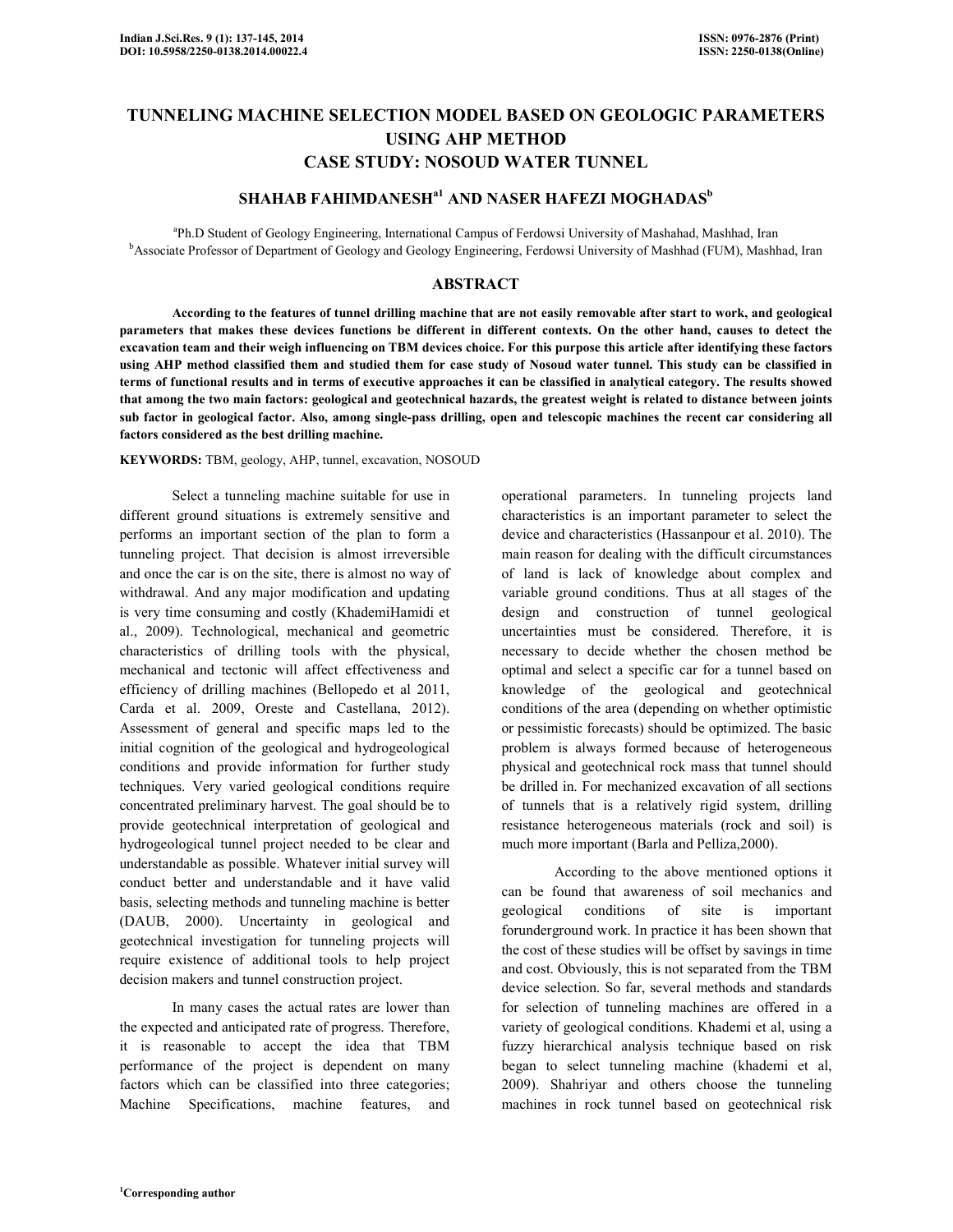reduction (shahriar et al, 2008). They investigated how to choose all sections tunneling machine in difficult conditions of the geround (Barla and pelliza, 2000). According to what was said main research question would be what geologic factors influence tunneling grounds and how much is their impact? After identifying and weighting them, using the Analytic Hierarchy Process (AHP) Nosoud tunnel as a case study will be examined.

# THEORETICAL FOUNDATIONS OF THE **RESEARCH**

 Several classification systems is required for various applications TBM based on size, ground conditions and the final lining. However, according to the type of land being drilled, especially time of being stable, TBM can be divided into two main groups: TBM for soft ground and TBM for rocky environment. All section tunneling machines for rock are divided into two groups: open for sustainable rocky environments and shield consist of single-shield machine and doubleshield machine for jointed and smashing environments. Each machine has its own benefits and defects with respect to the operation and its suitability to meet anticipated and unanticipated ground conditions.For example, the original domain of single-shield machine uses is for soft ground (5 to 50 MPa compressive strength. But if according to evaluation of costs and project schedules,its choice be unavoidable it can be used in hard grounds (strength greater than 50 MPa). The double-shield machine that its scope of application is for soft and hard grounds, in terms of compressive strength of rock tunnel path does not have usage limitation. So far different geological- geotechnical are proposed in order to studyin determining excavation method orchoosing the tunneling machine. For example, Italian tunneling Forum knows the most important geotechnical-geomechanical parameters associated with the mechanized tunneling as stress state, physical properties, Hydrogeological conditions and other parameters like abrasive, hardness, pit ability, adhesion and friction behavior of the Earth (AITES,2000). According to the Association of German tunnel (DAUB) parameters such as compressive strength, tensile strength, layering pages, degree of weathering, fault zone, mineralogy, abrasion hardness, pressure of groundwater levels and specific aspects such as initial stress state, rock blasting, Inflammation, Earth Summit, the occurrence of karst and the rock temperature must be considered in selecting a mechanized tunneling method (DAUB, 2000). Some of these parameters are not important in selecting the all

section tunneling machine in rock or their effect count in other parameters. Therefore, in entire summary, geotechnical and geological parameters affecting the choice of all sections tunneling machine in rock is:

- Compressive strength, tensile or shear strength of rock material
- Rock mass quality index (RQD)
- Discontinuity spacing in place
- Geotechnical precarious conditions (difficult ground), including gas leaks, the influx of ground water, tunnel wall instability, unstable bench tunnel fault zone, be crumpled.

# Factors influencing the geology

 Compressive strength of rock: each of tunneling machines are designed for specific range of uniaxial compressive strength of rock. It may be believed that the stone with low resistance is preferred to a stone with medium resistance. For example, poor sandstone with low degree of cementation or integrated clay shale are sturdy than the dense type. This point may be true for ease in cutting but in making the walls (the walls of the tunnel) by propellants jacks to provide reactive power jack and more strength to stop smashing rocks, cutting and falling is preferred. Experience has shown that when the lateral stress on the tunnel wall rock reach to compressive strength of the un-surrounded rock critical conditions for the onset of cleavage and creep phenomena occur. Higher the amount of stress to rock strength, the incidence of cleavage, falling and creep increases. This could lead to the closure of the tunnel (Deere, 1981). In resistance less than 40 MParock mass in the location of wall making, the machine may not have the bearing capacity of the wall making. This causes breakage and penetration of walls at the location. Sometimes in order to avoid penetration in walls into the tunnel wall the surface area of walls are increased (AFTES, 2000).

 Rock quality index (RQD): Leonard (1984) stated that as a general rule, the smaller rate of 25 RQD is to soft ground. Using open machines is possible only in grounds with higher RQD of 45 and in grounds that have RQD between 25 and 45, using explosion and making pits are recommended. The length of time that should be spent on the maintenance of such land is high, and it decreases the performance of open machine and economically is not affordable (Leanard, 1984). Sinha believes open machinescan be used in digging grounds with RQD between 25 and 45 (sinha, 1984). In some sources the rock quality index is mentioned as a criterion for decision-making (DAUB, 2000).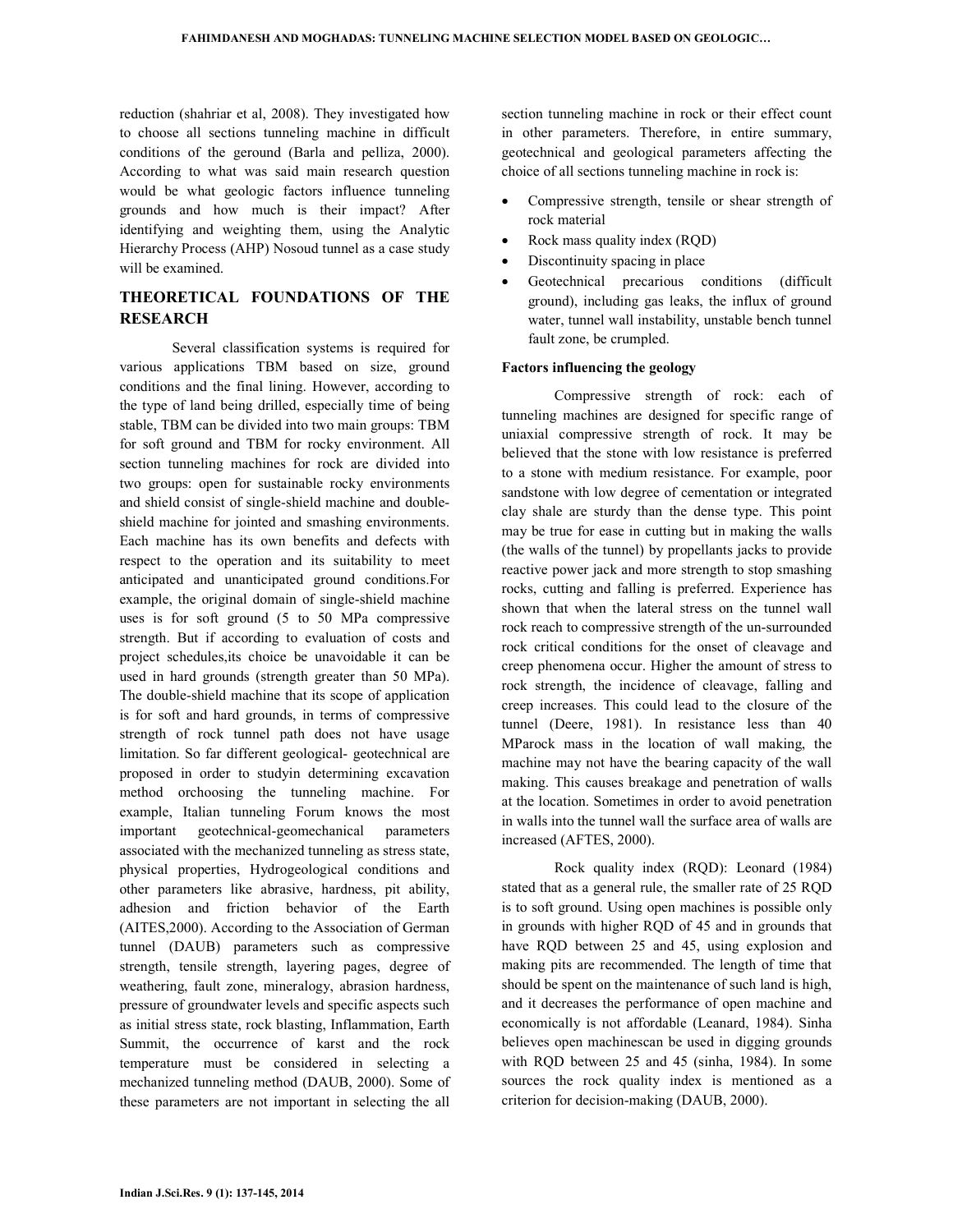Discontinuity spacing: One of the factors involved in choosing the tunneling method and the performance of tunneling machines is discontinuities and low levels in rock. Among the geo-mechanical properties (including shear stiffness and normal stiffness of discontinuity surface, the roughness degree of seams expansion) and geometrical features of discontinuities surface, orientation and opening discontinuities) discontinuity spacing has the greatest impact on the choice of tunneling method. So existence of discontinuities in the ground stuck inside the tunnel drilling at both the initial installation and maintenance are important. In cases where the situation of fractures and discontinuities in the rock mass be in such circumstances that create great instability on tunnels during excavation causing loss of stone blocks in the tunnel bench, there is possibility of the formation of large cavities above tunnel that crosses these conditions may be possible only using shield-machines (Barton, 2000). In ground that the discontinuity spacing is less than 0/6 m a tunneling machine without a shield may face troubles because of limitation in using walls. This will create less problems for telescopic tunneling machines. First, this type of machine has grater wall and secondly these machines have the capacity that without using walls act as a single-shield machine. And provide their propulsion force by relying rear jacks with lining Tunnel (DAUB, 2000).

# Geotechnical hazards (in difficult circumstances of the ground)

Geotechnical hazards in tunneling operation with TBM refers to ground difficult conditions that the selected machine cannot dig as predicted functioning (Barla and pelliza,2000). These conditions include unstable walls drilling, bench drilling instability, fault zones, being crumpled rush of underground water and gas leaks.

 Tunnel wall instability: the instability of excavation walls is considered a restricted characteristic for open TBM. Problems arise when the instability occurred immediately after installing the back plate of digger and installing and running of the main system and placing the walls will face troubles. In general, the problems of instability of the quality of the stone walls and RQD increases. Shield machines (single-shield or double-shield) is not more sensitive than open machine to the instability of excavation walls. Because a lining prefabricated concrete or steel can be installed inside or in enclosure of shield. Shield machines relying on lining and independent of instability can be progress. In the case of tunnels with medium to large diameter (6 to 12 meters), difference in behavior and progress rate among open and shield machines under unstable conditions of wall significantly increases. And naturally, the benefits are in using a shield machines (Ibid).

 Influx of groundwater: flow of water into the tunnel is a factor that should always be considered. Water flow reduces stability of sensitive stones to water by softening, washing reduction surface roughness. Seams fillers in the presence of water reach to an inflammation pressure and this issue can lead to the elimination of the tunnel amplifiers. In summary we can say that the open machine can be applicable in areas where the groundwater flow is controlled. In the shield machines the digger screen is open machine and there is no hydrostatic pressure of water. But compared to the open machine can tolerate more water pressure. This amount for shield machines is 3/5 MPa (Palmstorm, 1995). Although modern TBM are capable to work even under conditions of relatively high flow of water. But water damaged electrical and mechanical systems. And this leads to a reduction in periods between failure and the potential for increased time to repair the TBM components (Laughton, 2005).

 Unstable bench: falling in bench may goes beyond a problem because they cause interlock and stop handling equipment and Conveyors systems. Stop working for several times in a shift to remove large pieces of stone blocks may reduce the progression rate of the vehicle efficiency. Variations on the bench can also cause damage to the discs, stuck canal digging and loading material related problems is to replace the drive.

 Fault Zone: crossing the fault zone in tunneling operations generally indicate a problematic event and usually accompanied by low feed rate. The types and extent of instability that may occur in such cases, may simultaneously include falling of tunneling bench. Pressurized stream of water into the tunnel, the influx of fine-grained watered material, resulting in the formation of vacuoles in tunnel corona or front of the machine (Barla and pelliza, 2000). If open machine without doing exploratory speculation is faced with this situation, the situation to deal with this problem may be extremely grave. But when a shield machine (singleshield or double-shield) to be treated with a similar faults, although there is no possibility to continue drilling. But the improvements in fault zones is allowed within the shield and simultaneously can protect machine completely buried (Ibid). Sinha believes that open tunneling machine can pass a fault zone with a width of less than 0/9 and in passing through the fault zone between 0/9 to 9 meters will face problem. And in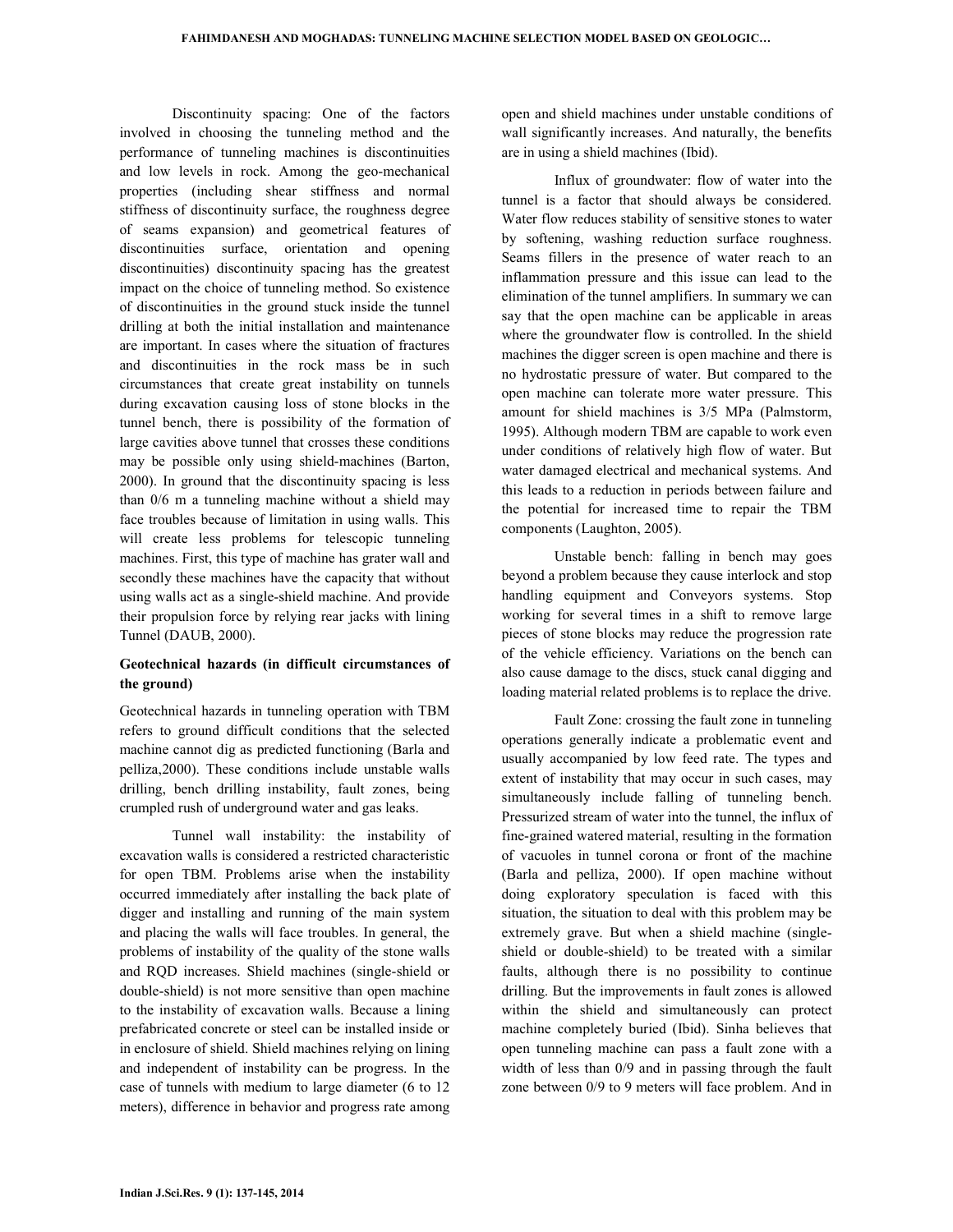the fault zone with a width of 9 meters, it is impossible to pass machine (sinha, 1989).

 Be crumpled: one of the most difficult geological conditions are face to crumpled ground. This phenomenon is usually occurs in weak rocks (Including Micaschist, clay stone, clay shale and marl clay). Deformation caused by crush behavior of stone may be interrupted during tunnel construction, or may persist long after the tunnel construction.

 Major problems during use of all sections tunneling machine in crush ground conditions are: (Barla, 2001).

- Instability bench
- Lack of machine flexibility in changing the sections of drilling
- The problem in reactions of sufficient force due to caused problems in the area of open-type tunneling machine hoofs.
- Problems to control the machine in the actual path of the tunnel due to weak or non-homogeneous ground.

 If crumpled behavior to the ground is expected, use the time machine should be carefully reviewed. An open machine with adjustable common roof and lateral supports have great flexibility and less likely to tangle. In these circumstances, the walls of the tunnel may not be able to handle walls force, in In this case temporary method of wall stability are used including cover plates (for wall distribution) or propellant force of the auxiliary cylinders. If the geological conditions of large percentages of tunnel path for using open tunneling machine because of streaming or comminuted ground is not suitable therefore, it is necessary to use a shield machine (Dowden and Cass, 1991). Although a single-shield machine due to the short length of its shield has lower probability of entrapment, but this machine is inherently slower than a double shield machine. Furthermore, tension and torque reaction force shield is dependent on to the lining.Since in double shield tunneling machine lining installation is done independently of drilling operation, as a result the rate of all sections double shield tunneling machine progress is more than singleshield machine. Therefore in the stones with regular

crush behavior and low rate of convergence, double shield tunneling machine performance is better (Friant and Ozdemir, 1993). Gas leak: When digging underground construction or mining areas in the many sedimentary rocks may treat toxic gases (methane, hydrogen sulfide). In the many cases, hydrogen sulfide and sulfur dioxide observed in seams of any kind of rock containing iron sulfides. These sulfide minerals, especially pyrite oxidized, when exposed to air, produce hydrogen sulfide gas. Hydrogen sulfide in large amount and high toxicity exists in oil fields and natural gas that is a constant threat for drillers. Limestone formations have high porosity and permeability that, when inside the impermeable layers such as shale or sandstone are cutand provide good trap to transport gas from mother rock toward high levels. This gas dissolves in water to create acid which can cause corrosion in TBM. So appropriate exploration and development actions should bedone to prevent such injuries to machine, in the tunnel that has hazard probability.

#### SCOPE OF RESEARCH

 Nosoud water transfer tunnel to divert Sirwan river water toward DashtZahab in Azgale region in the west part of Kermanshah Province and geographical coordinates of 45° 51` 125`` ,N 34° 49` 183`` E is currently under construction (Rezai et al, 2012). One of the longest water transfers tunnels in Iran is 48 km in length. Overburden height of 1,000 meters in some places. However, the average altitude of overburden is 400 meters. Nosoud Water Transfer Project involves two water transfer tunnel that is made for transmission of around 70 cubic meters of water per second in west of Iran. In this study tunnel number2 has 26 meters length which is under construction by using double shield machine with 6/37 meters diameter. Geographical location of the project is shown in Figure 1.

 Based on geological survey results, main rock units that tunnel will pass through them include: shale, limestone and layers of Marley. The tunnel passes through Pabdeh, Gurpi and Ilam formations. The oldest geologic units along the tunnel route is gray-brown iron ore from Ilam Formation.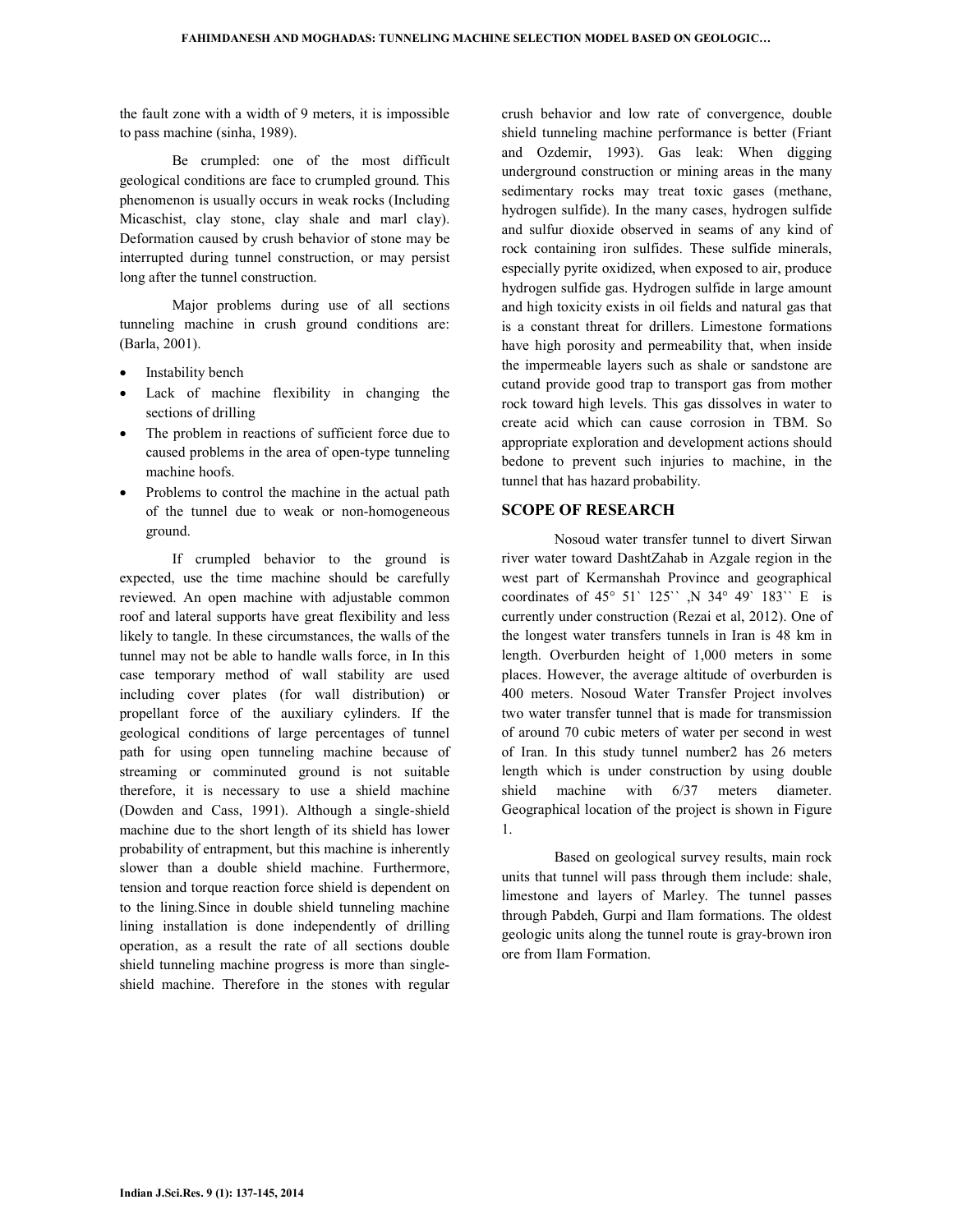

Figure 1: Position and region of Nosoud water transfer tunnel (Previous)

Due to frequent changes in rock unit and geological conditions, the project is one of the most challenging tunneling projects. During the first 9 km tunnel encountered with many difficult geological conditions (KhademiHamidi et al, 2009). In some parts of the Zagros long tunnel (Nosoud) addition of iron sulfide minerals, there are geological formations such as Pabdehand Gurpi that are main area contains oil (gas) in East of Iran. In these areas, lack of suitable geological structures and formations with low permeability to large oil reserves, has been observed that the formation of hydrocarbons from Formations containing oil are transported upward. Therefore, the only remaining effects of the hydrocarbons in mentioned formation is black bitumen-like liquid. Often during Zagros tunnel excavation has been observed that the liquid has leak through the holes and voids between the primary lining segments of the tunnel into inside the tunnel. Also in Nosoud tunnel, in extreme conditions, gathering more than 100 ppm H2S gas has been recorded causing stop of tunneling for 4 months (shahrialr et al, 2009). Therefore a lot of gas leaks in the tunnel leading to stop working and decrease speed of drilling operations. As a result, utilization rates of TBM greatly reduced. Due to frequent changes in rock unit and<br>
expological conditions, the project is one of the most<br>
challenging tunneling projects. During the first 9 km<br>
tunnel encountered with many difficult geological<br>
conditions (Khadem

Multi Criteria Decision Making (MCDM) is a powerful tool which can widely use for the evaluation and ranking of problems with multiple conflicting criteria (Bilsel, et al, 2006). Multi-criteria decisionmaking models generally fall into two categories: multiobjective models (MODM) and multi-criteria model (MADM). Many methods have been proposed for multi-criteria decision making. Hierarchical analysis was presented for the first time by Saaty (CHIAN, 2002) is a branch of multi-criteria decision making (MADM). This method is based on paired comparisons. First, the evaluation criteria and their weights are determined according to their importance (Bernardini and Macharis, 2011). The modeling procedure involves the following steps; (saaty, 1990). v use for the evaluation<br>th multiple conflicting<br>Multi-criteria decisioncriteria decision making. Hierarchica<br>oresented for the first time by Saaty<br>is a branch of multi-criteria decisio<br>DM). This method is based on paired cor<br>the evaluation criteria and their we<br>nined according to their import

1-Create a hierarchy of problem

2 - Determine the matrix of paired comparison judgments imposing

3 - Calculate the relative weights of criteria and options and the final weigh of options

4 - System Compatibility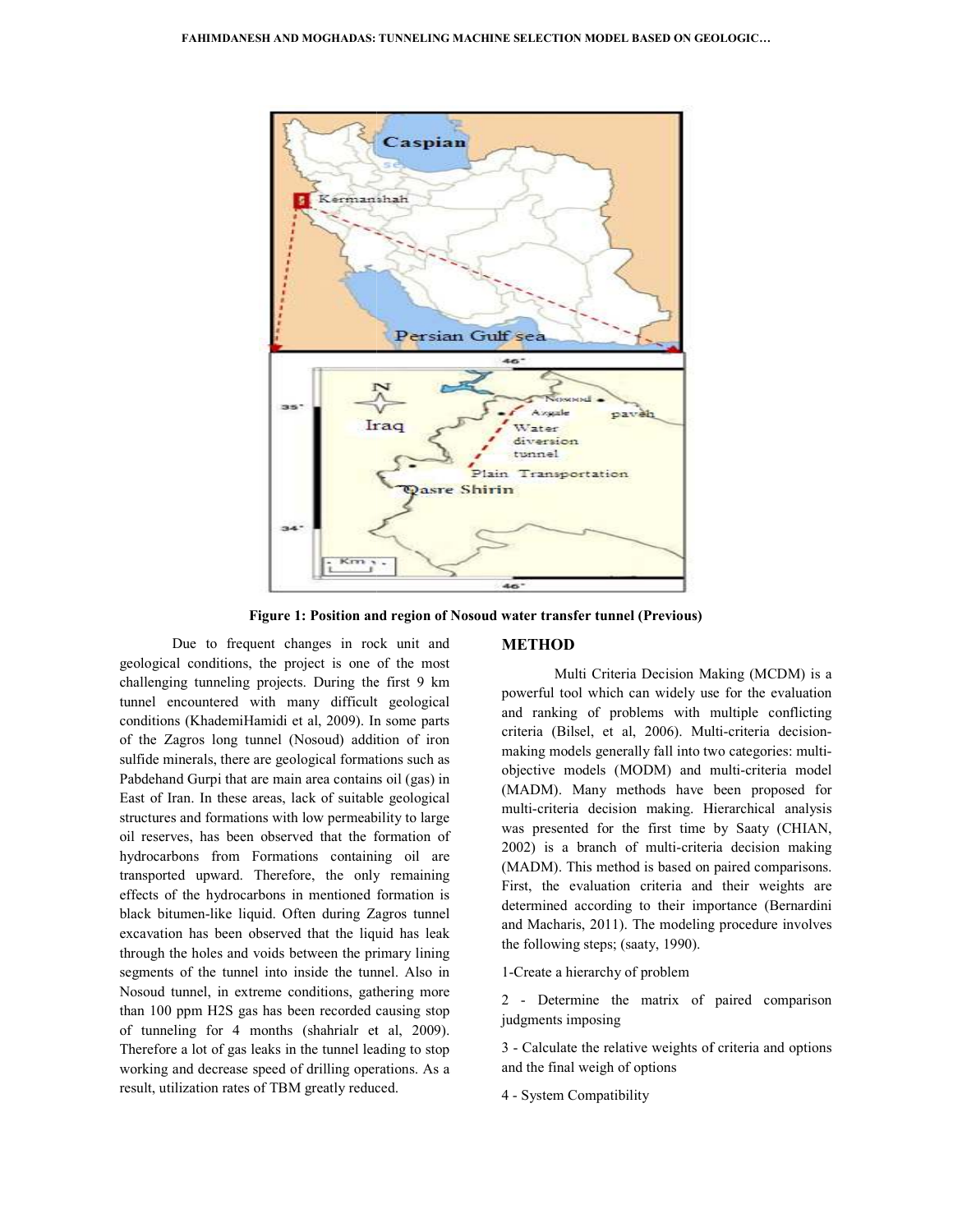If the goal of the AHP method chosen tunneling machine suitable for all sections of the tunnel, then you must choose the right machine at the highest level of considered standards. (Criteria for geological and geotechnical hazard) which have a high degree of efficiency will be in the next level. Then the sub criteria for each of the criteria place on the next level (lower) and finally proposed options for all sections tunneling machine in the rocky environment are in the lowest level. In AHP method elements at any level are compared with their corresponding elements in higher level. Thereby a wise pair comparison procedure obtained. The results of the comparison is shown as follows in matrix (1).

$$
A = \begin{pmatrix} \alpha_{11} & \alpha_{12} & \alpha_{1n} \\ \alpha_{21} & \alpha_{22} & \alpha_{2n} \\ \alpha_{n1} & \alpha_{n2} & \alpha_{nn} \end{pmatrix} A = [a] I, j = 1, 2, ..., n
$$

 In which aij is priority of i element compared to j element. After measuring solutions weights in comparison to criteria weight, the overall preference for each option is calculated.

#### DISCUSSION AND ANALYZE

This section includes the following three steps:

Step 1: identify the purpose, criteria, and options for each hierarchy. At this point all the information (the path of tunnels) are collected and the main factors influencing the selection of geological and geotechnical tunneling machines were determined. Based on studies carried out in this phase 2 major criteria and 9 sub criteria and 3 goals were identified as components of the hierarchical structure. Development hierarchy is shown in Figure (2).

Step 2: At this stage, based on engineering judgment, to make matrix paired comparison parameters are used. To form paired matrix at first questionnaires that contain all the information and factors influencing the tunneling machine was prepared and have been asked from various experts to determine the importance of the criteria by numbers given in the tables. Using these data, the frequency diagram outlined and degree of importance of each criterion was determined. In this paper some developed matrix is given in tables 1 to 6.



Figure 2: Hierarchical structure to select the most appropriate all sections tunneling machine in rocky environment according to the parameters and geotechnical hazards (writer)

Step 3: At this stage, the calculation of regional and global dominance of parameters and different types of machines was performed with (Expert choice) the final result is given in Table 7.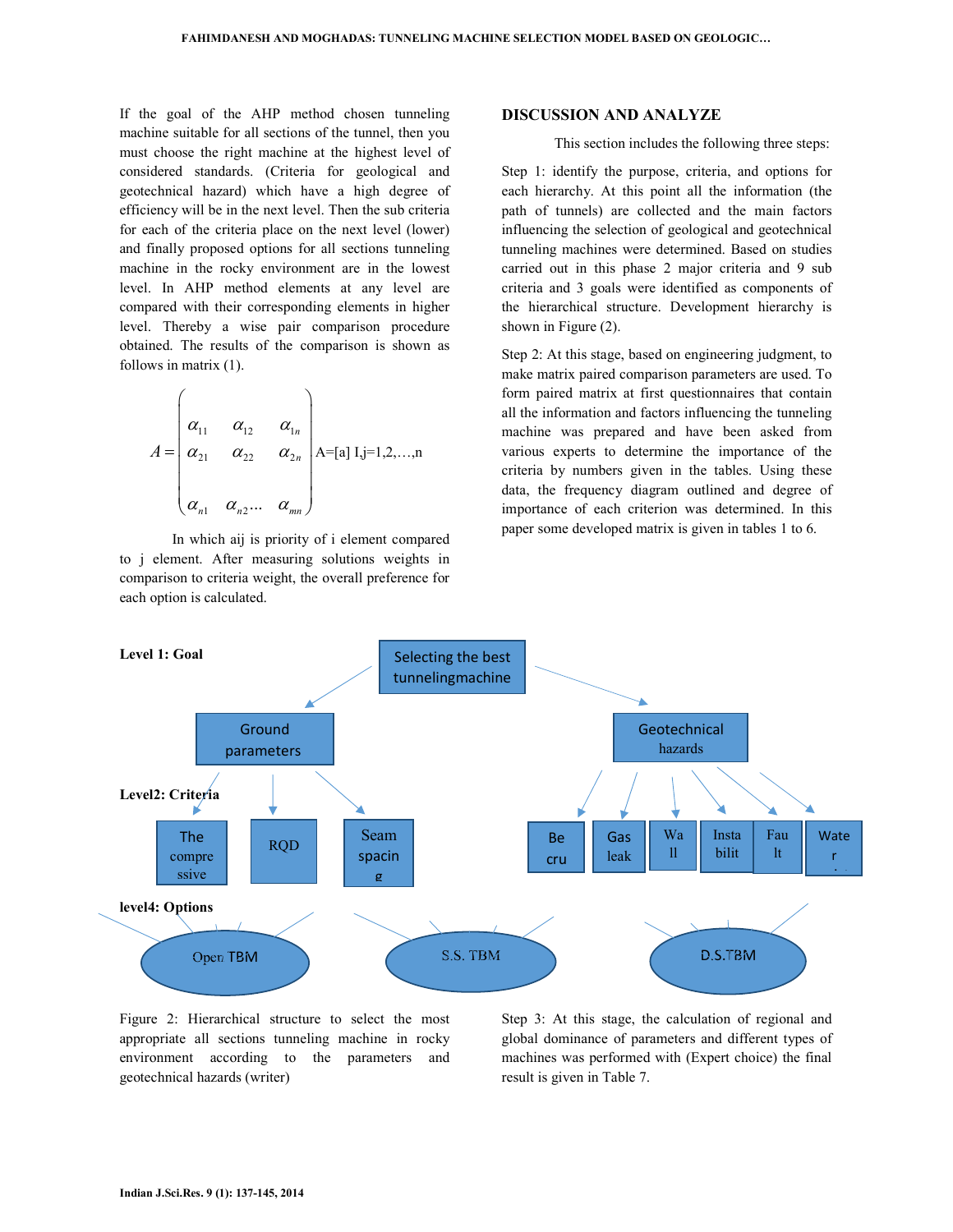| <b>Geotechnical hazards</b> | Be crumpled | <b>Gas leak</b> | Instability of<br>walls | Unstable bench | Fault<br>Zone | <b>Presence of</b><br>water |
|-----------------------------|-------------|-----------------|-------------------------|----------------|---------------|-----------------------------|
| Be crumpled                 |             |                 |                         |                |               |                             |
| <b>Gas leak</b>             | 1/3         |                 |                         |                |               |                             |
| <b>Instability of walls</b> |             |                 |                         |                |               |                             |
| Unstable bench              | 1/2         |                 | 1/2                     |                |               |                             |
| <b>Fault zone</b>           |             |                 |                         |                |               |                             |
| <b>Presence of water</b>    | 1/2         |                 |                         |                |               |                             |

#### Table 1: Paired comparison matrix under the criteria of geotechnical hazards (writer)

Table 2: Paired comparison matrix following geological criteria (writer)

| <b>Geological parameters</b> | Strength of the rock mass | ROD | Seam spacing |
|------------------------------|---------------------------|-----|--------------|
| Strength of the rock mass    |                           |     |              |
| <b>ROD</b>                   |                           |     |              |
| Seam spacing                 |                           |     |              |

# Table 3: Paired comparison matrix for three types of all sections tunneling machine according to the compressive strength of rock material sub criteria (writer)

|                       | Open machine | Single-shield machine | Double-shield machine |
|-----------------------|--------------|-----------------------|-----------------------|
| Open machine          |              |                       |                       |
| Single-shield machine |              |                       |                       |
| Double-shield machine |              |                       |                       |

# Table 4: Paired comparison matrix for three types of all sections tunneling machine according to the being crumpled sub criteria (writer)

|                       | Open machine | Single-shield machine | Double-shield machine |
|-----------------------|--------------|-----------------------|-----------------------|
| Open machine          |              |                       |                       |
| Single-shield machine |              |                       |                       |
| Double-shield machine |              |                       |                       |

# Table 5: Paired comparison matrix for three types of all sections tunneling machine according to the Instability of walls sub criteria (writer)

|                       | Open machine | Single-shield machine | Double-shield machine |
|-----------------------|--------------|-----------------------|-----------------------|
| Open machine          |              |                       |                       |
| Single-shield machine |              |                       |                       |
| Double-shield machine |              |                       |                       |

### Table 6: Paired comparison matrix for three types of all sections tunneling machine according to the Fault zone sub criteria (writer)

|                       | Open machine | Single-shield machine | Double-shield machine |
|-----------------------|--------------|-----------------------|-----------------------|
| Open machine          |              |                       |                       |
| Single-shield machine |              |                       |                       |
| Double-shield machine |              |                       |                       |

# **CONCLUSION**

 Knowledge of geological and geotechnical conditions is the most important principle for the planning and execution of a tunneling project. According to this point that selecting machine type for mechanized digging tunnel is essentially an irreversible decision for tunneling project, and any machine is used in specific geological conditions. Therefore parameters

and geological hazards and geotechnical rock mass of the tunnel should be known and forecasting. In this research considering three types of machine for tunnel excavation in the rocky environment (tunneling machine, open type, single-shield and double-shield) after computing and engineering judgments criteria and sub criteria weighting was applied and paired judgment matrix was formed. Finally, double shield machine has earned the highest score among other three options and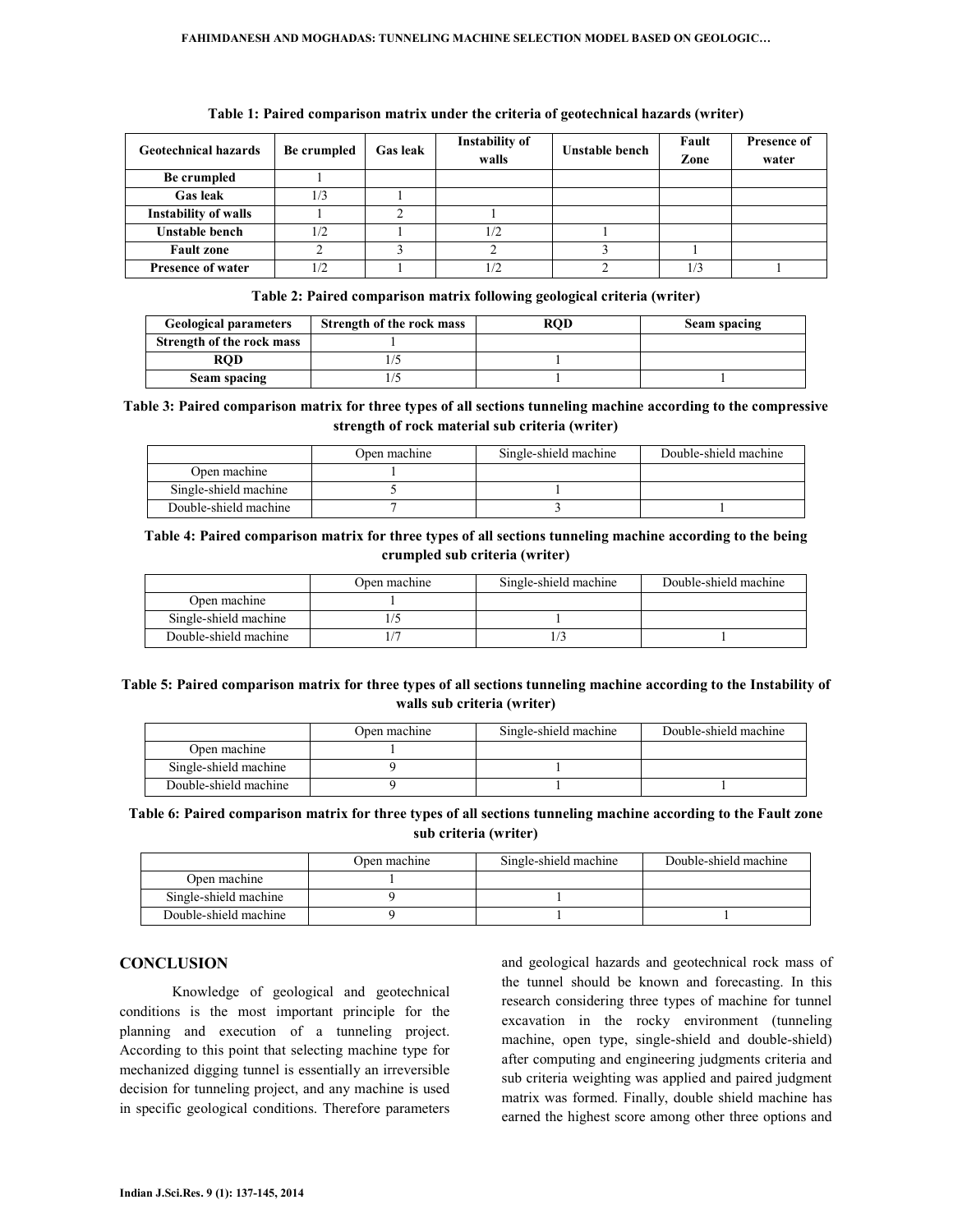selected as the most suitable machine for Zagros tunnel excavation according to its changing geological conditions. However, it has determined that in experts' point of view the most important issue is distance

between seam in the rock environment and RQD, and minimum importance is for compressive strength of the rock mass and gas leak.

| Goal                                                          | <b>Criteria</b>      | Sub criteria                                    | relative weight | <b>Options</b> | <b>Final weight</b> |
|---------------------------------------------------------------|----------------------|-------------------------------------------------|-----------------|----------------|---------------------|
|                                                               | Geology              | The compressive<br>strength of the rock<br>mass | $\frac{0}{0}$   | Open machine   | 0/113               |
| large tunnel all sections                                     |                      | <b>RQD</b>                                      | 0/45            | Single shield  | 0/413               |
|                                                               |                      | seam spacing                                    | 0/95            | machine        |                     |
|                                                               |                      | Be crumpled                                     | 0/229           | Double shield  | 0/456               |
| Choose the most suitable machine for<br>tunneling<br>Zagros l | Geotechnical hazards | Gas leak                                        | $\%92$          | machine        |                     |
|                                                               |                      | Instability of walls                            | 0/185           |                |                     |
|                                                               |                      | Instability of bench                            | %88             |                |                     |
|                                                               |                      | Fault zone                                      | 0/322           |                |                     |
|                                                               |                      | Water existence                                 | 0/112           |                |                     |

Table 7: Final calculations using Expert choice (Author)

# **REFERENCES**

- Rezai, S. Sahabi, F. memarian, H. (2012), to investigate the origin of H2S production in the Nosoud tunnel (West of Kermanshah), Mining Engineering, Year 7, No. 15, pp. 1-14.
- AITES, 2000, "Guidelines for the selection of TBMs", ITA Working Group No. 14, www.ita-aites.org
- AITES, 2000, "New recommendations on choosing mechanized tunneling techniques'. www.itaaites.org
- Barla, G., 2001, Tunneling under squeezing rock conditions, Eurosummer-School in Tunnel mechanics, Innsbruck.
- Barla, G., Pelliza, S., 2000, TBM tunneling in difficult ground conditions. Geoeng, Melbourne, Australia.
- Barton N., 2000, TBM tunneling in jointed and faulted rock. Balkema, Brookfield, p 173.
- Bellopede, R., F. Brusco, P. Oreste and M. Pepino, 2011. Main aspects of tunnel muck recycling. Am. J. Environ. Sci., 7: 338-347.
- Cardu, M., P. Oreste and T. Cicala, 2009. Analysis of the tunnel boring machine advancement on the bologna-florence railway link. Am. J. Eng. Applied Sci., 2: 416-420.
- DAUB, 2000, Recommendations of selecting and evaluating tunnel boring machines", www.itaaites.org
- Deere, D.U. 1981, Advance Geology and TBM Tunneling Problems." Proc. Rapid Excavation and Tunneling Conference, California, May, pp. 576-585.
- Dowden, B.P., Cass, T.D., 1991, shielded TBM's-Matching the machine to the job, Proc. Rapid Excavations and Tunneling Conference, Seatle, WA, pp. 787-805.
- Friant, E. J., Ozdemir, L., 1993, Tunnel boring technology- present and future, Proc. Rapid Excavations and Tunnelling Conference, Boston, MA, pp 869-888.
- Hassanpour, J., Rostami, J., Khamehchiyan, M., Bruland, A., &Tavakoli, H. R. (2010). TBM performance analysis in pyroclastic rocks: a case history of Karaj water conveyance tunnel. Rock Mechanics and Rock Engineering, 43(4), 427-445.
- KhademiHamidi, J., K. shahriar, B. Rezai , J. Rostami, H. Bejari, 2009, Risk assessment based selection of rock TBM for adverse geological conditions using Fuzzy-AHP, Bulletin of Engineering Geology and the Environment, Springer Publication.
- Laughton, C., 2005, Geotechnical problems encountered by tunnel boring machines mining in sedimentary rocks, AITES-ITA World Tunnel Congress, Istanbul, Turkey, pp. 857- 862.
- Leonard, J. W., 1984, Problems of TBMs encountering soft or fracture rock and attempts to quantify the limitations of rock-TBM relationship, Journal of Advances in tunneling Technology and Subsurface Use, Vol. 4, No. 4, pp. 285- 287.